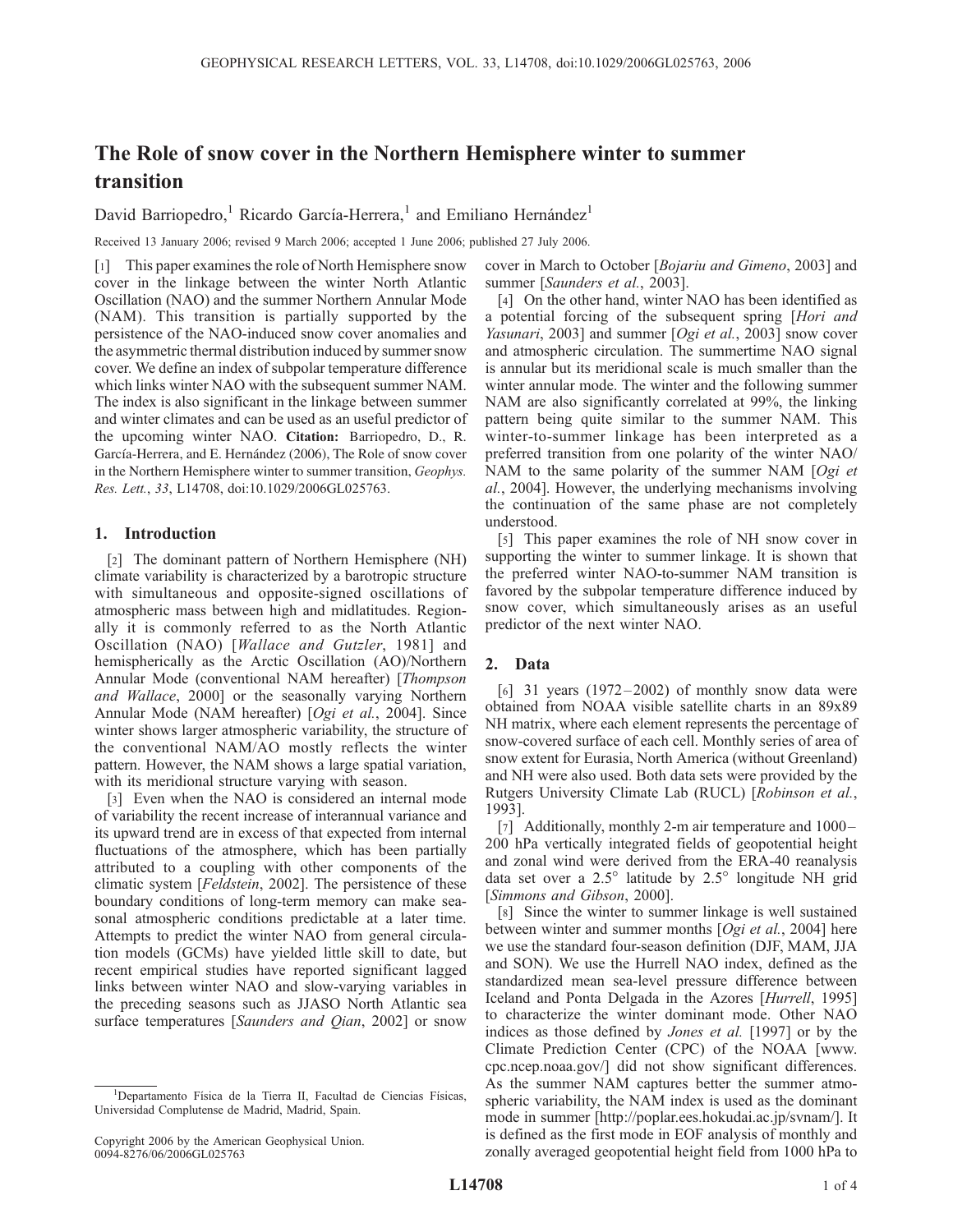

Figure 1. The winter-to-summer linkage. Correlation coefficient map between winter NAO and snow covered cells in spring (dashed cells) and June– July (shaded cells). Only significant negative correlation coefficients up to  $p \leq$ 0.1 significance level are shown. Significant correlated regions are marked with black solid lines and referred to as Scandinavia (SCAN), Kamchatka (KAM) and Hudson's Bay (HUD).

200 hPa and poleward of  $40^{\circ}$ N for each individual calendar month [Ogi et al., 2004]. All series were detrended in order to minimize the influence of the temporal trends in the correlation and composites analyses.

### 3. Results

[9] The relationship between winter NAO and the upcoming and previous NH snow cover is dominated by two kind of linkages (not shown). The first one links winter NAO with the contemporaneous winter (Pearson's correlation coefficient  $r = -0.43$ ) and subsequent spring ( $r =$  $-0.41$ ) and summer (r = -0.43) snow cover (p < 0.05). The other one implies a snow-leading relationship, with positive summer snow cover anomalies preceding a negative winter NAO-like pattern ( $r = -0.57$ ) ( $p < 0.01$ ). These teleconnections confirm the role of snow cover in winter NAO predictability and identify snow cover as a feasible candidate to memorize and support the winter NAO-tosummer NAM transition.

[10] The winter NAO impact on monthly snow cover is especially evident over Eurasia (North America) in the spring months (June–July) (Figure 1). As the climatological snow melting in the northern regions of North America is delayed relative to other regions of Eurasia, both linkages may simply represent the inter-continental propagation of the snow cover anomalies. In fact, the snow cover response in Eurasia starts to be significant two or three months earlier than in North America (not shown). Furthermore, JJ snow anomalies over the Kamchatka Peninsula (KAM) and the Hudson's Bay (HUD) are preceded by snow fluctuations in

spring over the Scandinavian sector (SCAN) with correlation coefficients of 0.61 and 0.55 ( $p \le 0.01$ ), implying a remote teleconnection between snow covered areas of Eurasia and North America.

[11] Successive lag-correlation maps between winter NAO and snow cover reveal that the snow cover response in winter is essentially restricted to central Europe (not shown) while the NAO control in northern Eurasia, where winter temperatures are below freezing, exerts little influence on snow extent [*Clark et al.*, 1999]. In spring the snow cover signal progresses toward the SCAN sector ( $r = -0.49$ ,  $p < 0.01$ ) (see Figure 1). The Eurasian snow cover response has been attributed to a NAO influence in the location of the snow cover line and the timing of snow cover disappearance during the melting season, with positive winter NAO phases determining temperatures above-zero and a shorter persistence of snow over central Europe and western Eurasia [Hori and Yasunari, 2003].

[12] While earlier works suggested that the snow cover response does not last after April, recent studies have revealed that the NAO effect may remain until summer [Ogi et al., 2003]. Figure 1 confirms that in June–July (JJ) the winter NAO signal is evident over snow covered areas of eastern Eurasia and North America, near the KAM sector  $(r = -0.41, p < 0.05)$  and the HUD sector  $(r = -0.56, p <$ 0.01), respectively. As the winter NAO does not have memory longer than one month, this lagged effect can be partially attributed to the persistence of snow cover, which has larger thermal inertia. The memory effect of snow cover, computed as the number of lagged months with significant autocorrelation ( $p < 0.05$ ), shows that early spring Eurasian snow cover anomalies persist during the next three months



Figure 2. The summer-to-winter linkage. Correlation coefficient map between JJ snow covered cells (JJ North American snow cover) and the subsequent winter NAO (JJ 2-m air temperature). Shaded areas (solid/dashed lines) indicate negative (positive/negative) significant correlations with winter NAO (2-m air temperature) at  $p < 0.1$ significance level. Significant temperature correlated areas are marked with black solid lines and referred in the text.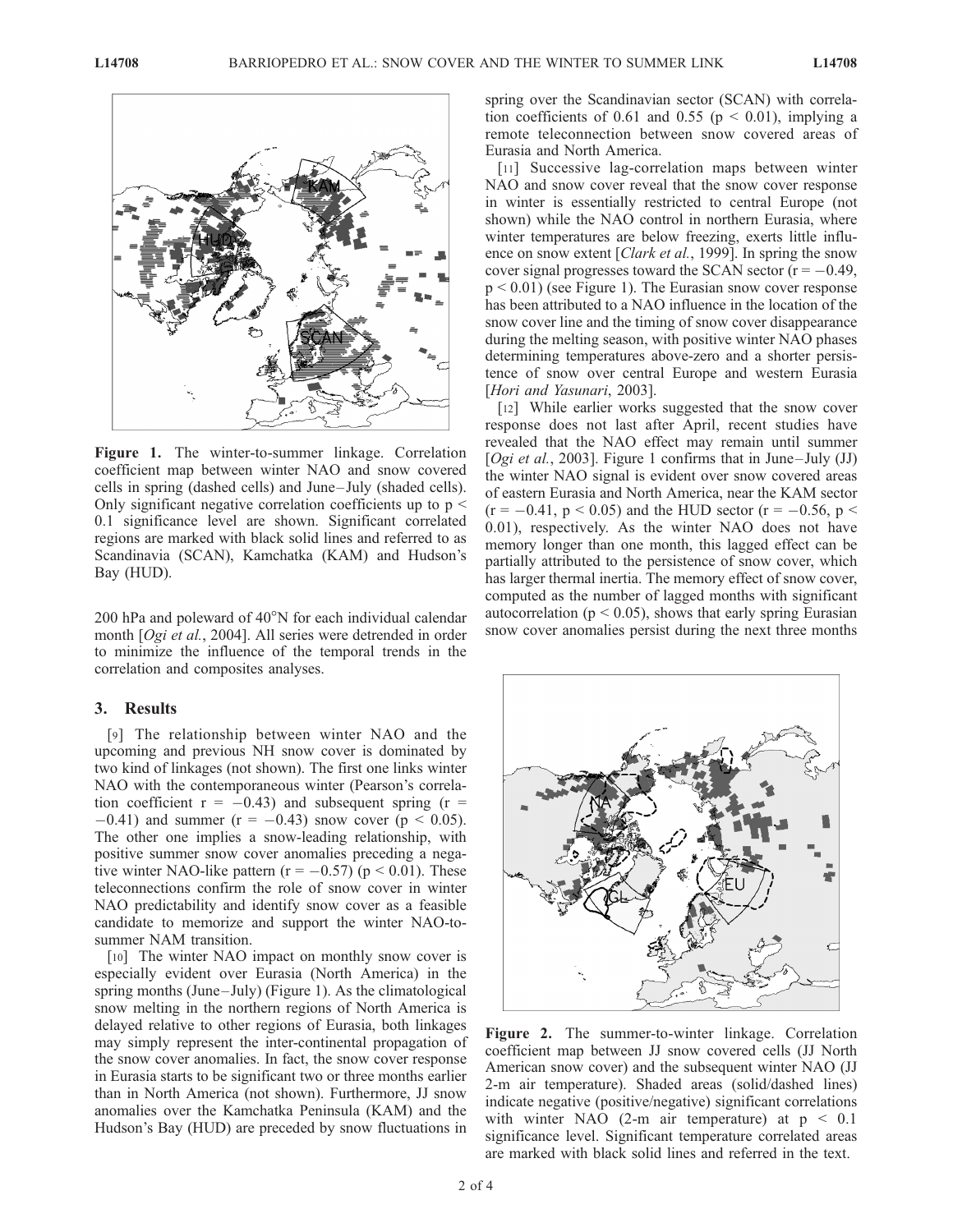

Figure 3. Seasonal evolution of the linkage between winter NAO and  $\Delta(SAT)$ . Dark (light) bars indicate correlations with the following (previous)  $\Delta(SAT)$ . Solid lines represent the  $p = 0.05$  significance level.

(not shown), which enables to sustain the imprinted snow cover signatures until summer. These results are in agreement with *Saito et al.* [2004], who reported a loss of autumn Eurasian snow autocorrelation along the 1980's replaced by an emerging winter-spring persistence. Such snow persistence may partially result from the snow cover suppression of the total diabatic (sensible and latent) heating release in spring via the albedo effect. The cooling effect of snow cover produces persistent atmospheric responses in local and remote regions including a later warming of the Eurasian continent and altered land-ocean contrasts, the eastward expansion of a more zonal east Asian jet, the weakening (deepening) of the Okhotsk ridge (Aleutian low) or the strengthening of the North Pacific storm track [e.g., Barnett et al., 1989; Kodera and Chiba, 1989]. Even when in summer snow cover vanishes over most of Eurasia these teleconnection patterns persist due to the additional cooling induced by the increase of soil moisture (snow-hydrological

effect) after the snow melt [e.g., Yasunari et al., 1991]. As the snow-induced changes in atmospheric circulation have an impact in remote locations they may initiate the snow cover response over other still covered areas in early summer, providing a physical mechanism in the propagation of the NAO-induced snow cover anomalies from Eurasia to North America.

[13] Since the snow cover response does not last after summer, the memorized winter NAO signal should be feedbacked into the summer circulation. In order to explore the physical basis of the summer transition, the correlation map between contemporaneous JJ North America snow cover (where the NAO signal is especially remarkable) and the 2-m air temperature field has been computed (Figure 2). It is seen that JJ snow extent is inversely correlated with the overlying temperature near the location of anomalous JJ snow cover (HUD and SCAN sectors) and positively with southern Greenland. Consequently, we define an index of subpolar temperature difference  $(\Delta(SAT))$  from the 2-m air temperature averaged over those significantly linked sectors of Figure 2. Since the index reflects temperature variations associated with changes in JJ North American snow, the highest correlation coefficient for contemporaneous variations in JJ  $\Delta(SAT)$  and those snow covered sectors of Figure 1 was for HUD ( $r =$  $-0.64$ ;  $p < 0.01$ ), confirming the greater North American potential to induce the anomalous subpolar thermal distribution. However, as the winter NAO signal in western Eurasian snow is negligible in summer (see Figure 1), the EU sector contribution to JJ  $\Delta(SAT)$  fluctuations was of secondary importance (not shown) and it has not been included in equation (1).

$$
\Delta(SAT) = NA - GL \tag{1}
$$

JJ  $\Delta(SAT)$  is significantly correlated to the previous winter NAO ( $r = 0.43$ ,  $p \le 0.05$ ), revealing a dynamical link between winter NAO and the summer climate (Figure 3). The summer anomaly patterns associated to JJ  $\Delta(SAT)$ (Figure 4) show that summers of high JJ  $\Delta(SAT)$  are



Figure 4. (a) Summer composite difference of  $1000-200$  hPa vertically integrated geopotential height (gpm) for high minus low JJ  $\Delta(SAT)$  years (computed as those years above/below 0.5-sigma level). Shaded contoured areas indicate significant differences at  $p < 0.1$  and  $p < 0.01$  significance level; (b) Latitudinal distribution of the correlation coefficient between JJ  $\Delta(SAT)$  and summer NH zonally averaged 2-m air temperature (lower panel) and 1000–200 hPa vertically integrated geopotential height (middle panel) and zonal wind (upper panel). Thick lines indicate significant correlations at  $p \leq 0.1$  significance level.